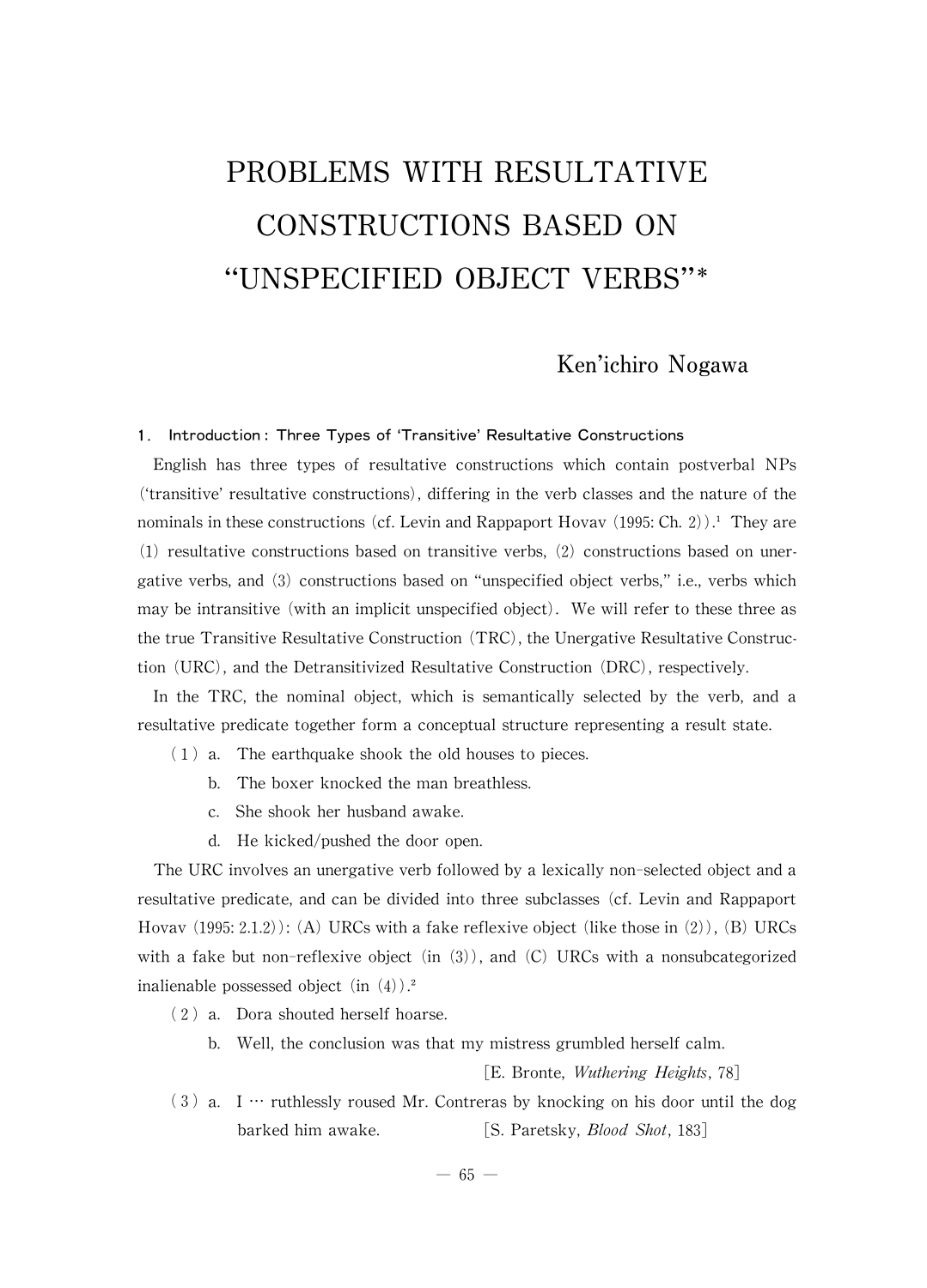b. You may sleep it  $=$  the unborn baby quiet again  $\cdots$ 

[E. Bagnold, *The Squire*, 285]

- (4) a. Sylvester cried his eyes out.
	- b. Sleep your wrinkles away. [ad]

The last type of resultative constructions, the DRC, is similar to the TRC in that it has a transitive verb in it, but unlike the TRC in its object selection: the postverbal NP is not semantically selected but a fake object, as is the case in the URC. Consider the following examples:

(5) a. Sudsy cooked them all into a premature death with her wild food.

[P. Chute, Castine, 78]

 $\begin{bmatrix} W & M_{\text{min}} & L_{\text{max}} & d & C_{\text{max}} & 0 \end{bmatrix}$ 

b. ʻI'm glad you didn't stay at the Club drinking yourself dottier.'

|                                                  | $\ $ W. Widdl, <i>Imagined</i> Corners, 021 |
|--------------------------------------------------|---------------------------------------------|
| c. Having $\cdots$ drunk the teapot dry $\cdots$ | [E. Dark, Lantana Lane, 94]                 |
| d. Drive your engine clean.                      | [Mobil ad]                                  |

Note that the objects in these examples are not selected by the verbs, though the verbs in  $(5)$  all have transitive use, and thus, are fake objects. The following examples illustrate this point:

 $(6)$  a. \*Sudsy cooked them. (on the interpretation intended in  $(5a)$ )

- b. \*You drank yourself.
- c. \*They drank the teapot.
- d. \*Drive your engine.

(Levin and Rappaport Hovav (1995:37f.))

In the DRC, a fake object and a resultative phrase together form a structure representing a result state. The type of resultative constructions to be discussed in this paper is this particular type of resultative constructions.

Levin and Rappaport Hovav  $(1995)$  characterize the verbs which fit in DRCs as "unspecified object verbs." Unspecified object verbs are, as mentioned above, transitive verbs whose objects (internal arguments) are phonetically null but receive an interpretation of a semantically unspecified referent. Wewill see in this paper that their characterization of DRC verbs has some problems, and it will be clarified that it captures only one semantic aspect of DRCs.

The paper is organized as follows. Section 2 discusses Levin and Rappaport Hovav's  $(1995)$  generalization of the verbs in DRCs. Section 3 points out that their observation contains some empirical and conceptual problem. Section 4makes concluding remarks.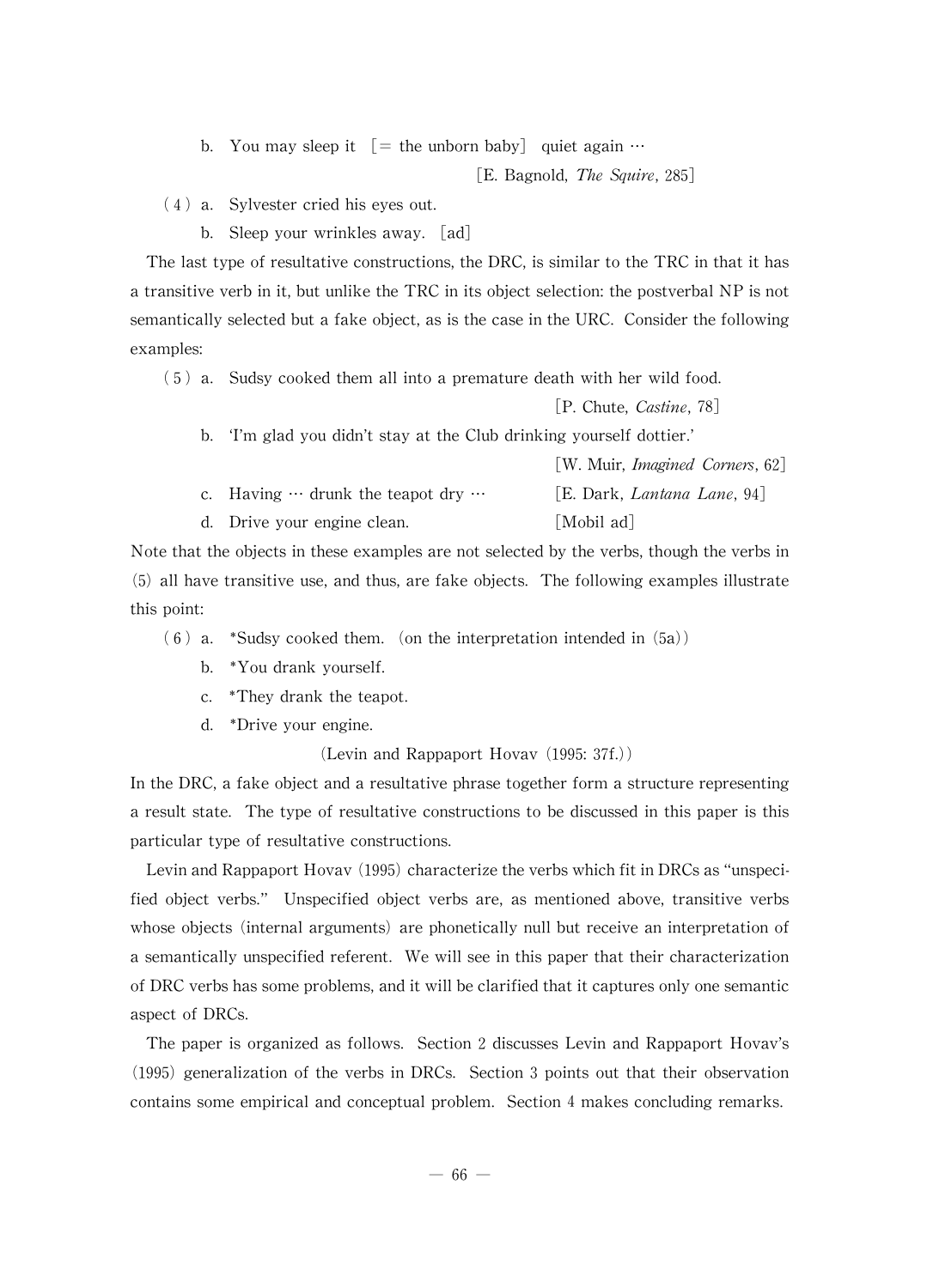#### 2. DRC Verbs as "Unspecified Object Verbs"

Levin and Rappaport Hovav (L&RH) (1995), following Carrier and Randall (C&R)  $(1992)$ , claim that the verbs in detransitivized (or intransitivized) resultative constructions (DRCs) must be transitive verbs which may independently take a (phonetically null) "unspecified object." Unspecified objects are those whose referents are interpreted as unspecified (and thus, indefinite in the context). Then, DRC verbs must be able to be intransitive with an unspecified object interpretation.<sup>3</sup>

(7) Resultative phrases predicated of either fake reflexives or nonsubcategorized NPs (whether possessive or not) are also found with a certain class of transitive verbs. The class includes those verbs that, like  $e$ at, allow intransitive uses with an unspecified object interpretation (Sylvia ate), as well as transitive uses  $(Sylvia$  ate the grapes).  $(L&RH (1995:37))$ 

If a verb has an intransitive use and may take an implicit complement which has an unspecified interpretation, the verb may occur in DRCs. Thus, the DRCs in (5) are all grammatical because, following Levin and Rappaport Hovav, the verbs cook, drink, and *drive* are allowed to take unspecified objects. $\frac{4}{5}$  For example, the verb *cook* in Sudsy *cooked* them all into a premature death with her wild food  $(5a)$  represents the act of doing some cooking, where neither the ingredients nor the meals Sudsy cooked by the act of cooking is identifiable (i.e., unspecified or indefinite).

On the other hand, if a verb cannot take an unspecified object, DRCs with the verb are unacceptable. Levin and Rappaport Hovav state as follows:

 $(8)$  "[A]s pointed out by Carrier and Randall (1992, in press), transitive verbs that do not independently allow the omission of an unspecified object cannot be found in resultantive constructions with postverbal NPs that are not selected by the verb." (L&RH (1995: 38))

The following examples, cited from Carrier and Randall (1992), are provided in L&RH (1995) to illustrate their claim in  $(8)$ . The verbs may not take unspecified objects  $((9))$ , and they cannot occur in DRCs  $((10))$ .

 $(9)$  a. The bombing destroyed  $*($ the city).

- b. The bears frightened  $*($ the hikers). (C&R's (1992: 187)(35a))
- c. The magician hypnotized  $*($ the volunteers $).$

 $(C&R\text{'s}(1992:187)(35c))$ 

- $(10)$  a. \*The bombing destroyed [the residents homeless].
	- b.  $*$ The bears frightened the [campground empty].

 $(C&R\text{'s}(1992:187)(37a))$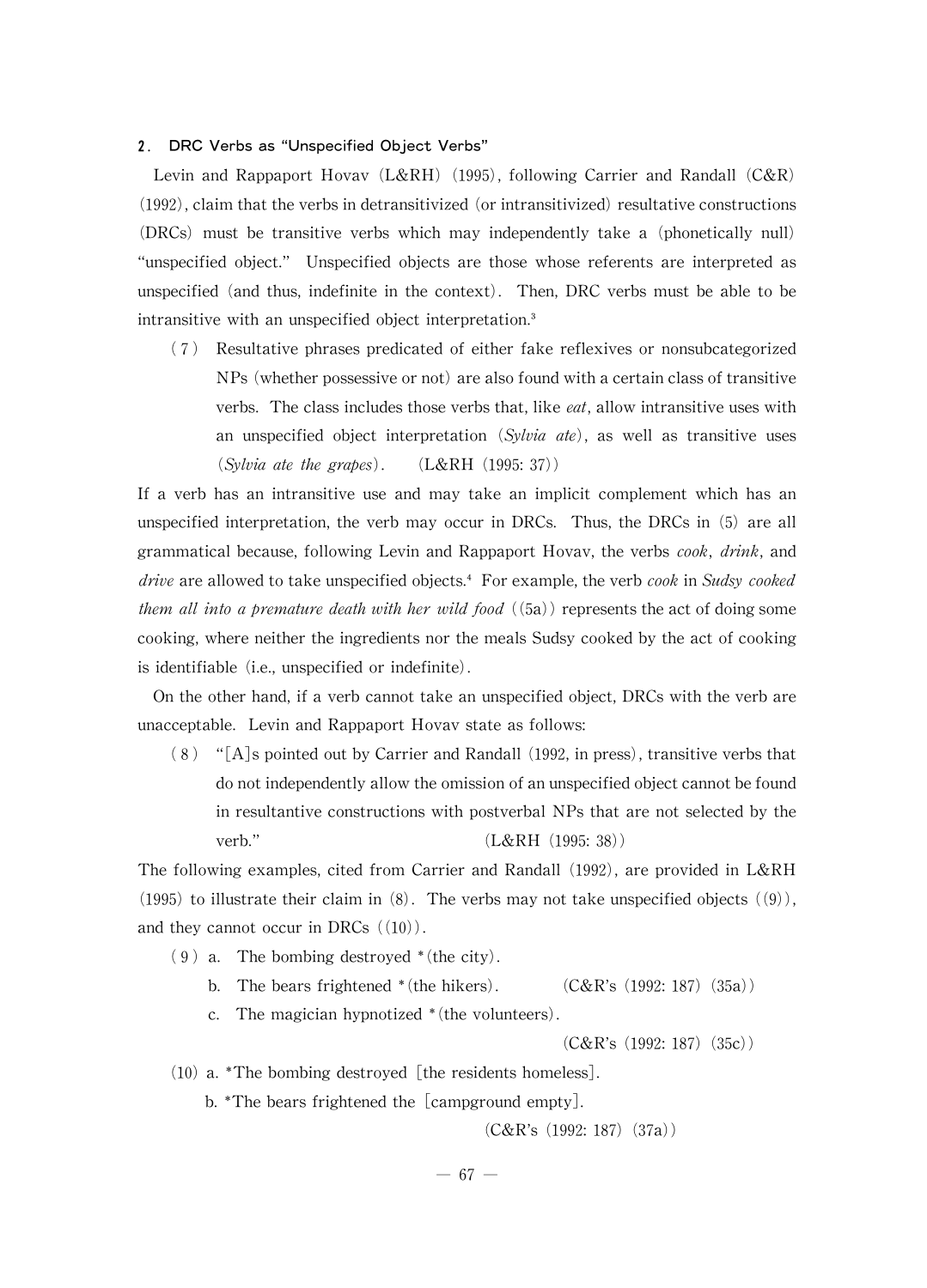c. \*The magician hypnotized [the auditorium quiet].

 $(C&R\text{'s}(1992:187)(37c))$ 

As in  $(9a)$ , for example, the verb *destroy* does not allow implicit complements with unspecified interpretation. Thus, the verb does not fit in the DRC as shown in  $(10a)$ . With these examples, Levin and Rappaport Hovav claim that the verbs in DRCs must be able to have intransitive uses with an unspecified object interpretation.

In summary, according to L&RH (1995), the unspecified object verb is the necessary condition for grammatical DRCs. Although their description appears to be valid, we will see in the next section that the categorization of "unspecified object verbs" in their analysis is unsatisfactory and, as it is, causes some problems.

#### 3. Problems

We will see in this section that Levin and Rappaport Hovav's generalization of the verb class in DRCs is not accurate, and as a result, causes some empirical and conceptual problems. In 3.1., we will consider two empirical problems. One is the presence of DRCs which are *not* based on unspecified object verbs. The other is the presence of DRCs which are based on unspecified object verbs, as is required, but are ruled out. The conceptual problem to be pointed out in  $3.2$ . is the violation of the selectional restriction of the verbs in DRCs.

### 3.1. Problematic Examples: DRCs with AFFECT Verbs

According to Levin and Rappaport Hovav, the verbs in DRCs must be unspecified object verbs, which have intransitive use with an unspecified object interpretation. Their argument concerns both verb classes and interpretations of their implicit complements. As will be clear in this paper, the problems with their analysis are also related to both of them. Thus, before pointing out empirical problems with  $L\&RH$  (1995), I would like to address, as a premise, Nogawa's (1994) analysis of implicit complements.

3.1.1. Verb Classes and Interpretations of Their Implicit Complements

In the literature, English implicit complements (which are phonetically null) are classified into two classes depending on their interpretations (cf. Allerton (1975), Fillmore  $(1986)$ , Nogawa  $(1994)$ , among others). They are Implicit Indefinite Complements  $(IICs)$ and Implicit Definite Complements (IDCs). IICs are interpreted as disjoint in reference (non-coreferential) with any salient antecedents in the context (as in  $(11a)$ ), whereas IDCs are interpreted as being linked in reference with something in the context (as in (11b)). Note that the implicit complements L&RH  $(1995)$  referred to as "unspecified objects" are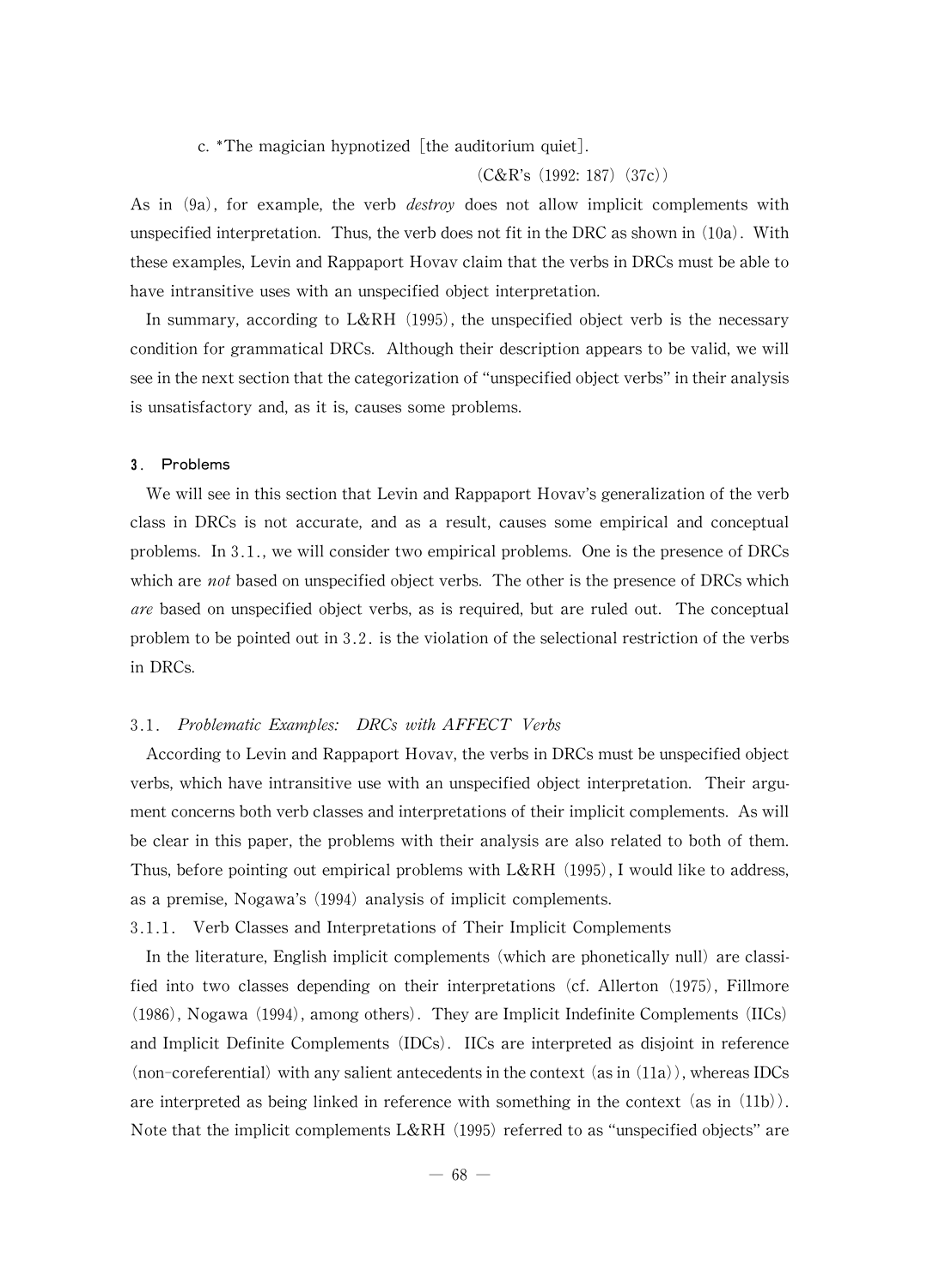our IICs.

- (11) a. Mary bakes  $\phi$  every Sunday.
	- b. Yesterday, Mary arrived at Riverside. But she would have to leave  $\phi$  in a week or two.

In Nogawa (1994), it is proposed that interpretations of implicit complements (i.e., types of implicit complements) are determined by their semantic feature '(non-)pre-existence' of its referent. That is,whether an implicit complement is an IIC or an IDC depends on the lexically conceptualized information of the semantic factor ʻ(non-)pre-existence.'

When the referent of a complement does not pre-exist before the activity denoted by a predicate, or the referent comes into existence as a result of the denoted activity, we define that complement as non-pre-existent. On the other hand, if the referent of a complement has already existed before the denoted activity, the complement is considered to be preexistent. In Nogawa  $(1994)$ , it is proposed that the relationship between the pre-existence specification and the binary selection of implicit complement types can properly be generalized in the following fashion:

(12) An implicit complement has a definite interpretation if the referent of the complement is supposed to be pre-existent; otherwise it has an indefinite interpretation. (Nogawa (1994: 97)

Thus, when pre-existence of the referent of a complement is not presupposed (non-preexistent), the possible interpretation of its implicit variant is indefinite (or unspecified)  $(i.e., IIC)$ . When the referent of a complement is pre-existent, its implicit variant receives a definite interpretation (IDC).

Since semantic information about complements is lexicalized within the conceptual structures of verbs, (non-)pre-existence specification of complements is also listed in the conceptual structures of verbs. Then, pre-existence of complements' referents depends, in turn, on the verb types. As the verb classification I adopted in my analysis (and have adopted in this paper as well) is Nakau's (1989, 1994), let us briefly introduce Nakau's verb classification,as well.

Nakau divides the archetypes of verbs (or predicates) into three classes: BE, GO, and DO. DO predicates are further subcategorized into three classes: AFFECT, EFFECT, and ACT. (See Nakau (1989, 1994) for the syntactic diagnoses of these distinctions.) The following is the paradigm of these verb types, where the two arguments of each verb class are in parentheses:<sup>5</sup>

| $(13)$ Predicate     | Pre-existence |
|----------------------|---------------|
| a. BE (THING, PLACE) |               |

 $- 69 -$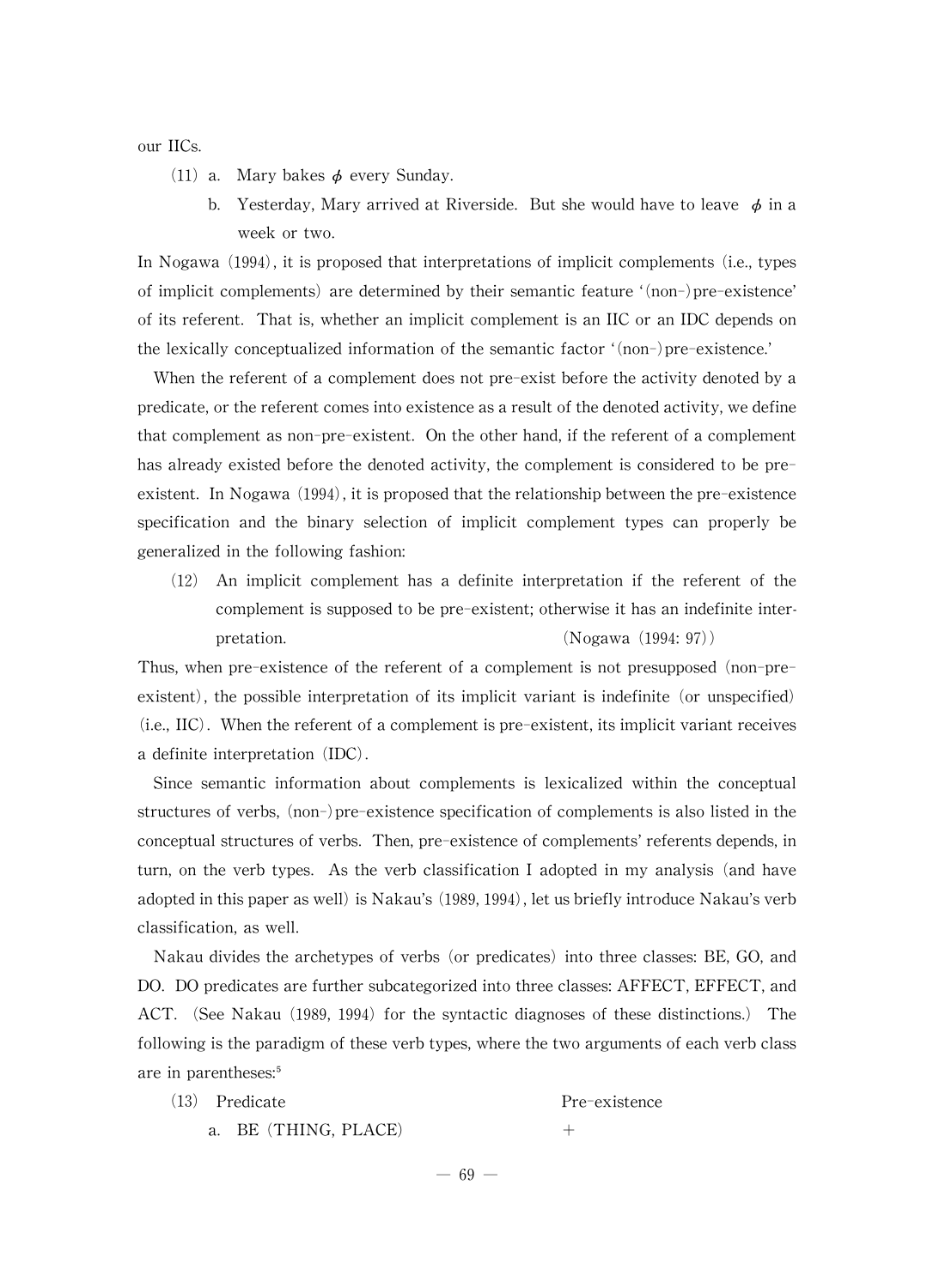|      | b. GO (THING, PLACE)        |               |
|------|-----------------------------|---------------|
|      | c. DO (ACTOR, THING)        | $+/-$         |
| (14) | Predicate                   | Pre-existence |
|      | a. AFFECT (ACTOR, PATIENT)  | $^+$          |
|      | b. EFECT (ACTOR, RESULTANT) |               |
|      | c. ACT (ACTOR, RANGE)       |               |

Now,with the notion (non-)pre-existence of complements, and given the verb classes above, we can identify what kind of entity can be included among the complements whose referents are supposed to pre-exist before the activities and what kind of entity can be included among the complements whose referents come into existence after the activities. According to Nakau (1989, 1994), the verb classes which take pre-existent complements are BE, GO, and AFFECT classes, whereas those taking non-pre-existent complements are EFFECT and ACT classes.

Among the pre-existent complement, we can naturally include entities which are affected by the subjects, namely PATIENTs (of AFFECT predicates). That is because a subject can carry out a certain activity only if the object exists beforehand. On the other hand, the non-pre-existent object, where the referents of complements are not presupposed to be pre-existent, includes resultant complements (RESULTANTs of EFFECT predicates). Products of some activities (resultant entities) come into existence after the activities are carried out, and as a result, it is a resultant entity. (Also, see note  $5.$ )

Thus, with the generalization in  $(12)$ , we can conclude that it is only EFFECT verbs that can take IICs (i.e., unspecified objects) and AFFECT verbs that take IDCs (i.e., specified objects).<sup>6</sup>

# 3.1.2. DRCs with AFFECT Verbs

Given Nakau's verb classification and the generalization in  $(12)$ , we can identify the verb classes of each resultative construction.<sup>7</sup> The verbs in TRCs are of either AFFECT or EFFECT type (i.e., DO type verbs excluding  $ACT$ ). The verbs in URCs are  $ACT$  verbs of DO type. $8,9$ 

Now, I would like to consider the verb class of DRCs. As we have seen in section 2, Levin and Rappaport Hovav claim that this type of resultative constructions must be based on "unspecified object verbs." That is, the verbs in DRCs must be able to take complements which are understood as unspecified objects when they are implicit. With the generalization in  $(12)$ , the unspecified (i.e., indefinite) interpretation of an implicit complement can, in turn, tell us the verb classes: verbs which allow IICs (unspecified objects) are of EFFECT type. Then, we must conclude that it is only EFFECT verbs (but not AFFECT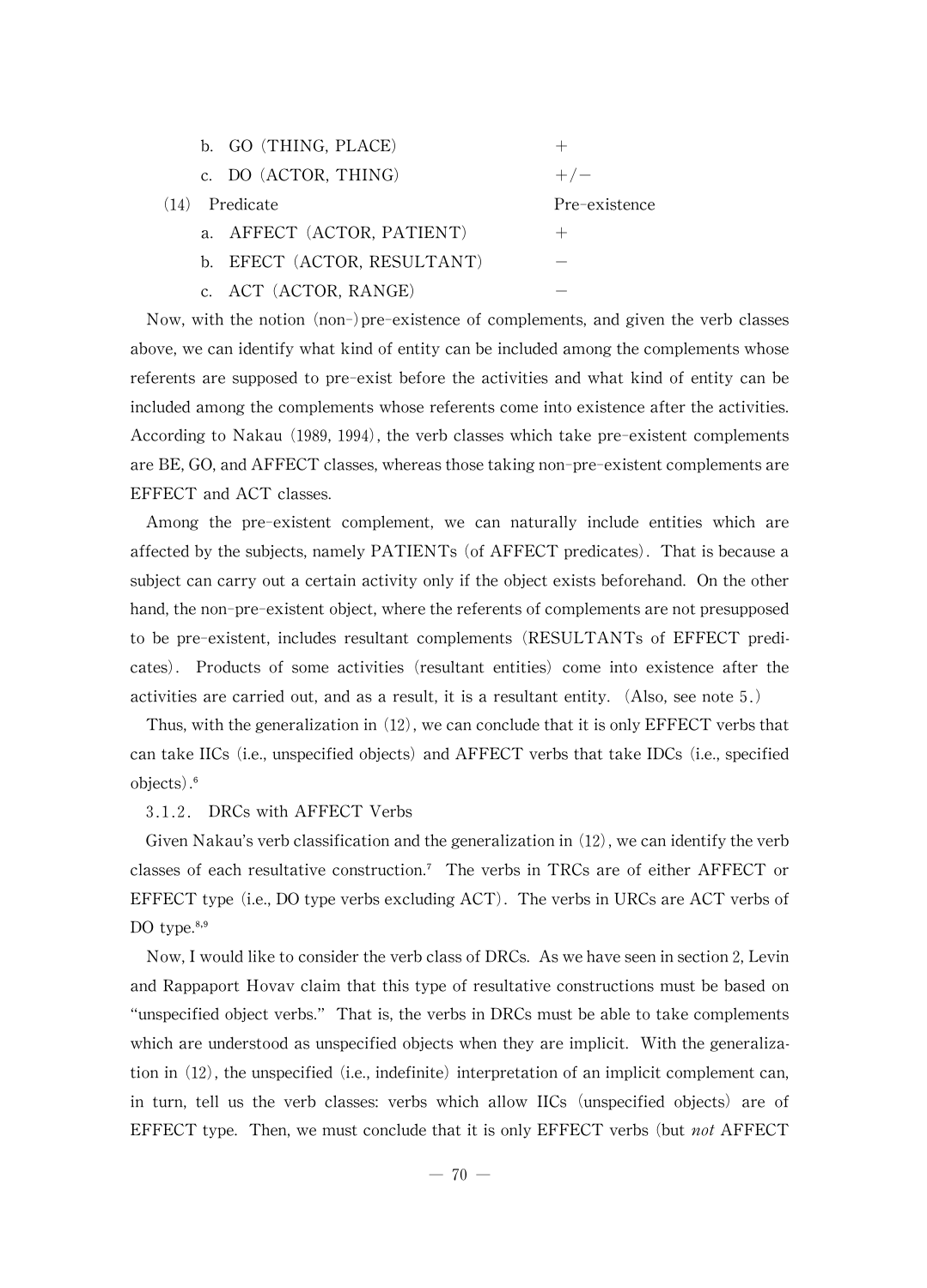verbs) that fit in DRCs. If DRCs are based on AFFECT verbs, they should be ruled out.<sup>10,11</sup>

The fact is, however, a little more complicated. We find that there are some DRCs which are based even on AFFECT verbs (unable to take unspecified implicit objects), as well as EFFECT verbs. Consider the following examples:

- (15) a. Matilda poked a hole in the rice paper screen (with her cane).
	- b. Stephanie burned a hole in her coat (with a cigarette).
	- c. Frances kicked a hole in the fence (with the point of her shoe).

(Levin and Rapoport (1988))

Note that the verbs in their DRC use in  $(15)$  are not unergative, and thus the sentences should not be analyzed as  $URCs<sup>12</sup>$  Moreover the objects (which are all RESULTANT objects) are not selected by the verbs, since those verbs are, as the following examples show, AFFECT verbs, taking PATIENT objects (but not RESULTANT objects) in their transitive use.

|  | $(16)$ a. *Matilda poked <i>a hole</i> .       | [RESULTANT] |
|--|------------------------------------------------|-------------|
|  | b. *Stephanie burned <i>a hole</i> .           | [RESULTANT] |
|  | c. *Frances kicked <i>a hole</i> .             | [RESULTANT] |
|  | $(17)$ a. Matilda poked the rice paper screen. | [PATIENT]   |
|  | b. Stephanie burned <i>her coat</i> .          | [PATIENT]   |
|  | c. Frances kicked the fence.                   | [PATIENT]   |

This implies that when the PATIENT complements of these verbs are phonetically null, their interpretations must be definite (i.e., of the IDC type), and in fact, as the examples in  $(15)$  show, the understood objects all receive a definite (specified) interpretation: the rice paper screen, her coat, and the fence, respectively. Since the 'unspecified' nature of implicit complements is the defining characteristic of DRC verbs in L&RH's (1995) analysis, DRCs containing these verbs should be ruled out, contrary to the fact. Some additional examples of DRCs with AFFECT verbs are provided below, where the interpreted PATIENT objects (all of which receive a definite or specified interpretation) are parenthesized:<sup>13</sup>

(18) a. But Meckler's style, Jenny thought, would have been to cut a hole in the netting of the lacrosse stick  $-$  and to have left the useless stick in the sleeping Hathaway's hands. (the netting of the lacrosse stick)

[J. Irving, The World According to Garp, 43]

b. She grabbed a pack of Marlboros from a table, snapped a lighter, and drew flame into the cigarette. (the cigarette)

[W. Harrington, Columbo: The Game Show Killer, 123]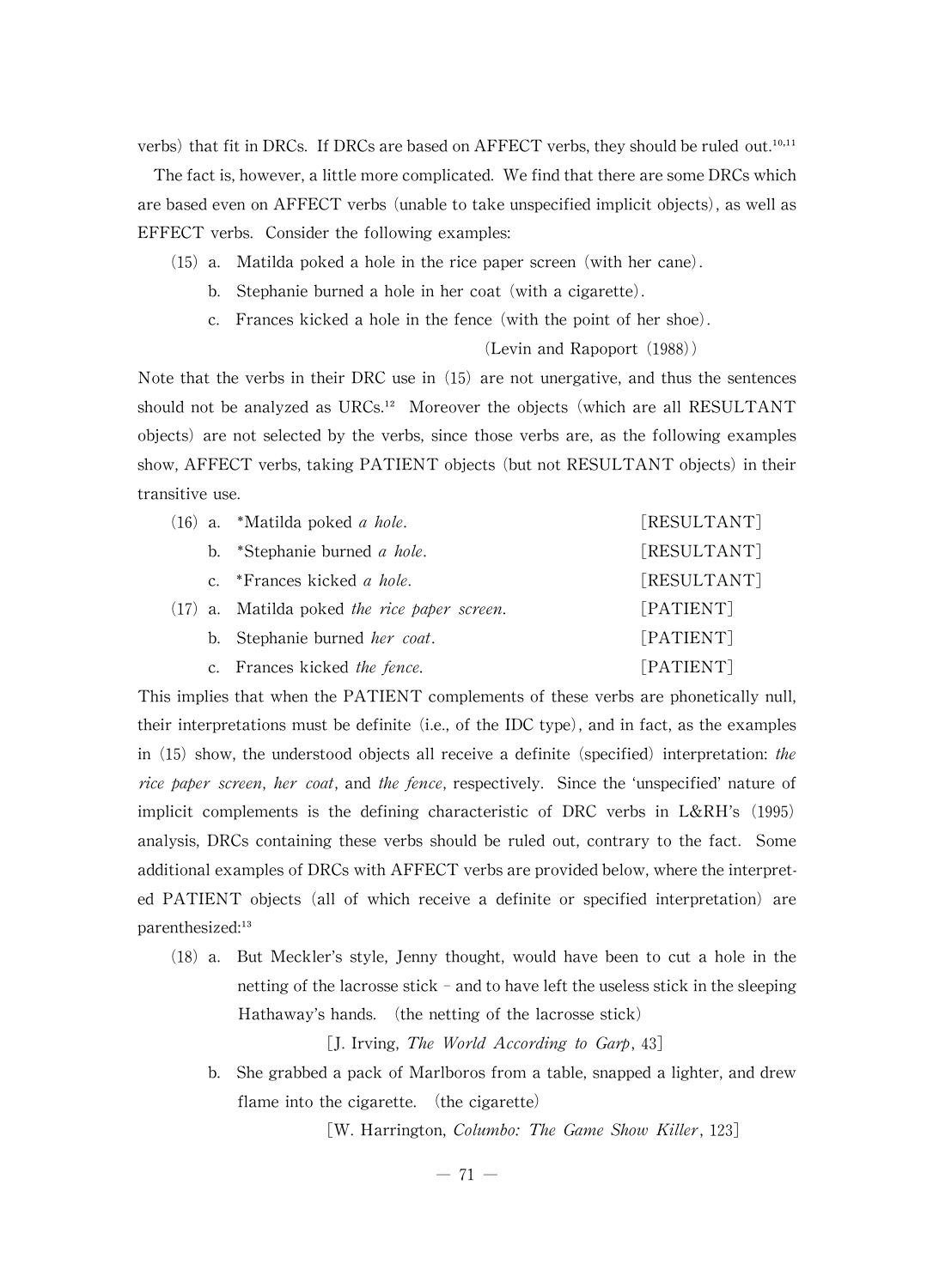c. Brinskey shook another cigarette from a pack of Marlboros, looked at it a moment, apparently thought better of it, and returned it to the pack. (a pack of Marlboros)

[W. Harrington, Columbo: The Helter Skelter Murders, 134]

- d. Acid ate holes in my suit. (my suit)
- e. Termites ate holes in the wood. (the wood)

Note that the DRC verb *eat* in  $(18d)$  and  $(18e)$  is analyzed, in the literature, as a typical example of verbs which may take an IIC (with an indefinite/unspecified interpretation). $<sup>14</sup>$ </sup> However, the implicit but understood objects in these examples are not its typical indefinite object a meal but 'definite' ones: my suit and the wood. These examples all imply that Levin and Rappaport Hovav are inaccurate (or at best, insufficient) in claiming that the relevant type of verbs "includes those verbs that allow intransitive uses with an unspecified object interpretation, as well as transitive uses."

Moreover, we find that the examples Levin and Rappaport Hovav provide in (5), repeated below, involve verbs which are of AFFECT class.

- (5) a. Sudsy cooked them all into a premature death with her wild food.
	- b. ʻI'm glad you didn't stay at the Club drinking yourself dottier.'
	- c. Having … drunk the teapot dry …
	- d. Drive your engine clean.

For example, in (5b), the implied object is what Sudsy drank (a PATIENT) but not, say, what was made 'as a result of the act of drinking' (a RESULTANT). The same is true with  $(5c)$  and  $(5d)$ .<sup>15</sup> Actually, the interpretation of the missing complement in  $(5c)$  seems to me to be definite, namely the tea in the teapot.

It is true that the missing complements in  $(5b)$  and  $(5c)$  are understood as having a kind of indefinite/unspecified (not an expected definite/specified) interpretation, though the verbs are AFFECT verbs. These might seem to blur the significant difference between PATIENTs and RESULTANTs, leading to support Levin and Rappaport Hovav's categorization of "unspecified object verbs." However, a close look at these examples shows that, the interpretation of the missing complement, at least in  $(5c)$ , is *not* typical 'unspecified' interpretations. It is true that the PATIENT referent (what Sudsy drank) is not specified (i.e., indefinite), but it is not completely unspecified, because it is interpreted as 'alcohol (in general).'

To sum up the discussion so far, Levin and Rappaport Hovav's examples in  $(5)$  are not sufficient to generalize the conclusion that DRC verbs must be"unspecified object verbs," and thus, the DRCs in  $(15)$  and  $(18)$  escape the generalization.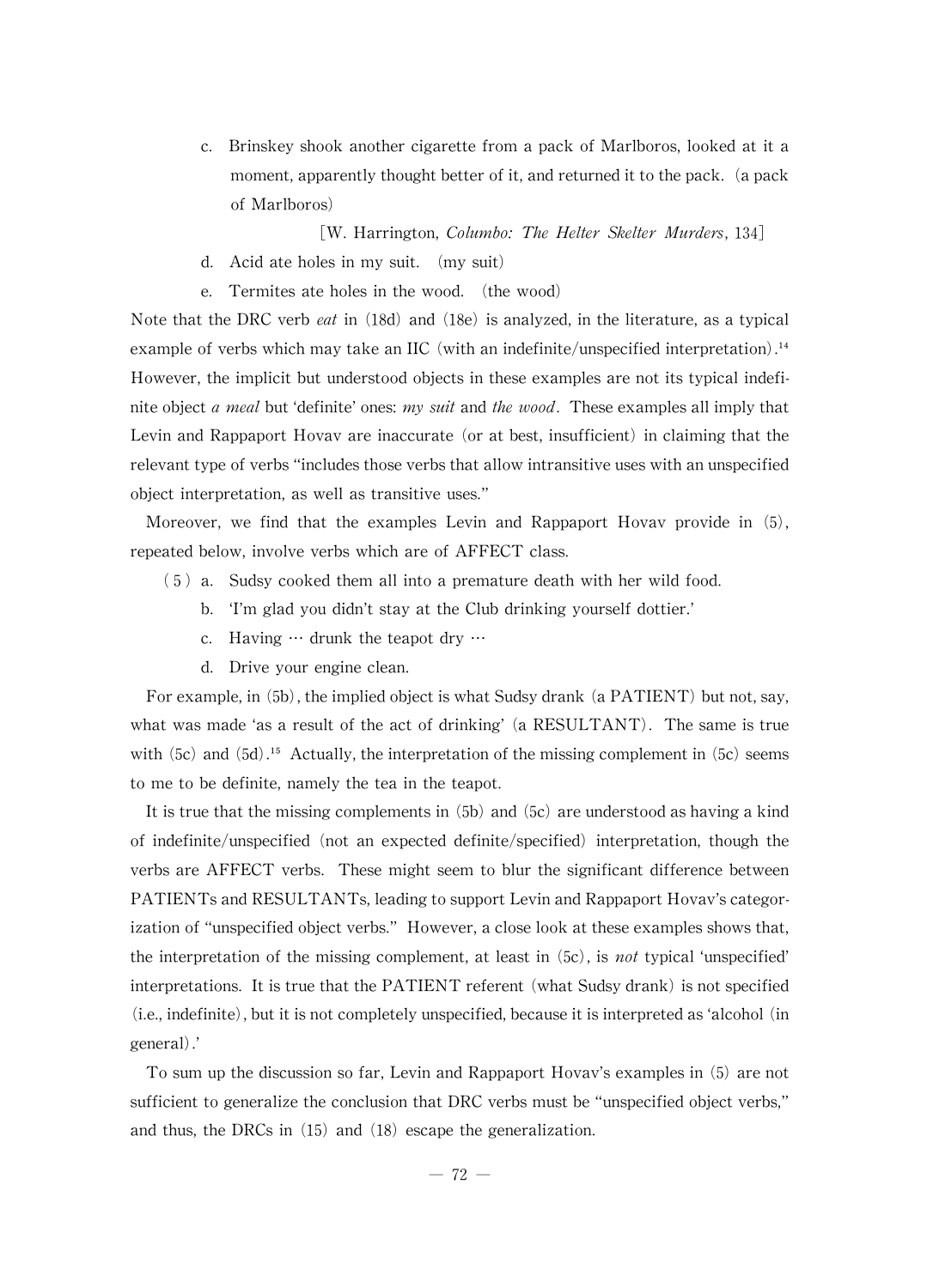3.1.3. Unacceptable DRCs with "Unspecified Object Verbs"

Along with the problem of DRCs based on AFFECT verbs, there are also crucial counterexamples to the generalization in L&RH  $(1995)$ . That is, there are  $(AFFECT)$ verbs which cannot occur in DRCs, even though they may be considered to be "unspecified" object verbs." The examples are in  $(10)$ , repeated below as  $(19)$ :

- (19) a. \*The bears frightened the campground empty.  $(=(10b))$ 
	- b. \*The magician hypnotized the auditorium quiet.  $(=(10c))$

These verbs are of AFFECT type, and the implicit objects are the targets (PATIENTs) of the acts of frightening (in  $(19a)$ ) and hypnotizing (in  $(19b)$ ). As pointed out in Levin  $(1993)$ , the missing objects receive unspecified interpretations, and thus, may be considered to be "unspecified  $(null)$  objects."<sup>16</sup>

 $(20)$  In this alternation [Unspecified Object Alternation], the unexpressed object in the intransitive variant receives what has been called an "arbitrary"or "PROarb" interpretation. That is, this variant could be paraphrased with the transitive form of the verb taking "one" or "us" or "people" as object.

(Levin (1993:38))

Now, if Levin and Rappaport Hovav's generalization in  $(7)$  were the correct description of the class of DRC verbs, the verbs in  $(19)$  should also be able to occur in DRCs, contrary to the fact.

With all these examples, we may conclude that Levin and Rappaport Hovav's observation is not enough and their statement in  $(7)$  is just a partial description of DRCs (or of the verbs in DRCs). We must say that the problems pointed out in this subsection suggest their generalization in  $(7)$  is insufficient and, at least, that the verb class in question should not be characterized by the interpretations of implicit complements alone. A proper description of DRCs must be able to provide a possible explanation of the contrast between acceptable and unacceptable DRCs (i.e., the DRCs in  $(15)$  and  $(18)$  on the one hand and those in  $(19)$  on the other).

# 3.2. Selectional Restriction

The third problem with  $L\&RH's$  (1995) analysis is related to selectional restriction of verbs. It has been pointed out in the literature that implicit complements in English have no syntactic position at all, in contrast to the implicit complement  $pro$  in Italian (see Rizzi  $(1986)$  and Nogawa  $(1993)$ . It has also been pointed out that even with their complements syntactically nullified, we can understand or interpret the missing complements. This implies that the (semantic roles of) missing complements in English are required even by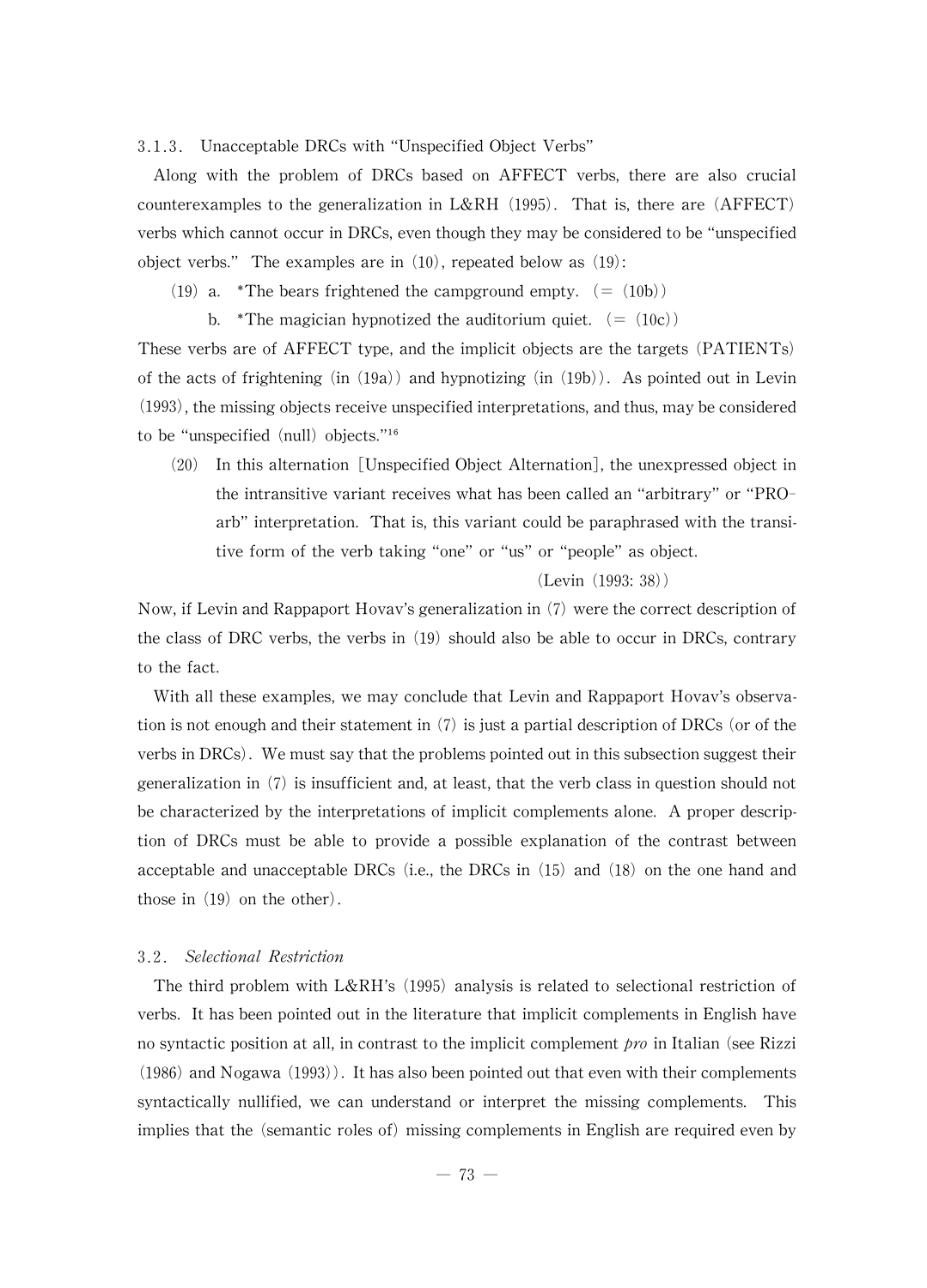the detransitivized (or intransitivized) verbs, as well as those in Italian. In other words, the semantic (or thematic) roles of the missing objects must still be listed on the lexical conceptual structures (LCSs) of the verbs, so that their selectional restrictions on the interpretations of their implicit objects must be guaranteed.

If so, L&RH's  $(1995)$  categorization of DRC verbs as "unspecified object verbs" encounters another problem, a conceptual one, concerning selectional restriction of verbs. If their observation is correct and DRC verbs must be able to take an (implicit) unspecified object, those verbs must also involve in their LCSs the thematic roles of the unrealized internal arguments. In other words, the internal arguments are preserved within their LCSs, irrespective of their syntactic realization.

Remember that the verbs in DRCs select a small clause construction (consisting of a fake object and a resultative predicate), which denotes a result state, instead of an  $NP$  complement denoting a PATIENT referent. This should not be considered to be a result of a lexical operation which simply adds another argument (representing a result state) to the LCSs of verbs. If this were the case with DRC verbs, the original internal argument (i.e., PATIENT object), as well as the additional small clause argument, may also be overtly realized in DRCs. However, DRCs with both a PATIENT argument and a small clause are all ungrammatical. Consider the following examples, where the internal arguments are italicized and the small clauses are bracketed:

- (21) a. \*Matilda poked the rice paper screen [a hole in it] (with her cane).
	- b. \*Stephanie burned *her coat* [a hole in it] (with a cigarette).
	- c. \*Frances kicked the fence [a hole in it] (with the point of her shoe).

In  $(21a)$ , for example, the original internal argument the rice paper screen and a small clause *a hole in it* are both realized, and the sentence is unacceptable. The verb *poke* must take either of the internal argument (as in *Matilda poked the rice paper*) or a small clause (as in *Matilda poked a hole in the rice paper*). This indicates that within the LCSs of verbs, their original internal arguments and the small clauses are in complementary distribution. Thus, we must say that in DRCs, verbs do not have their internal arguments any more but have a small clause, instead. Then it is nonsense to refer to specificity of ʻimplicit' complements at all, and to define DRC verbs in terms of their specificity.

Note that the subject  $NP$  in the small clause (namely, the postverbal  $NP$ ) violates the ʻoriginal'selectional restriction of the verb, because its referent does not agree with the thematic role assigned by the verb. Thus, without a resultative predicate DRC verbs cannot take a fake object alone (see  $(16)$ ). The following examples also demonstrate this point (cf. (18)):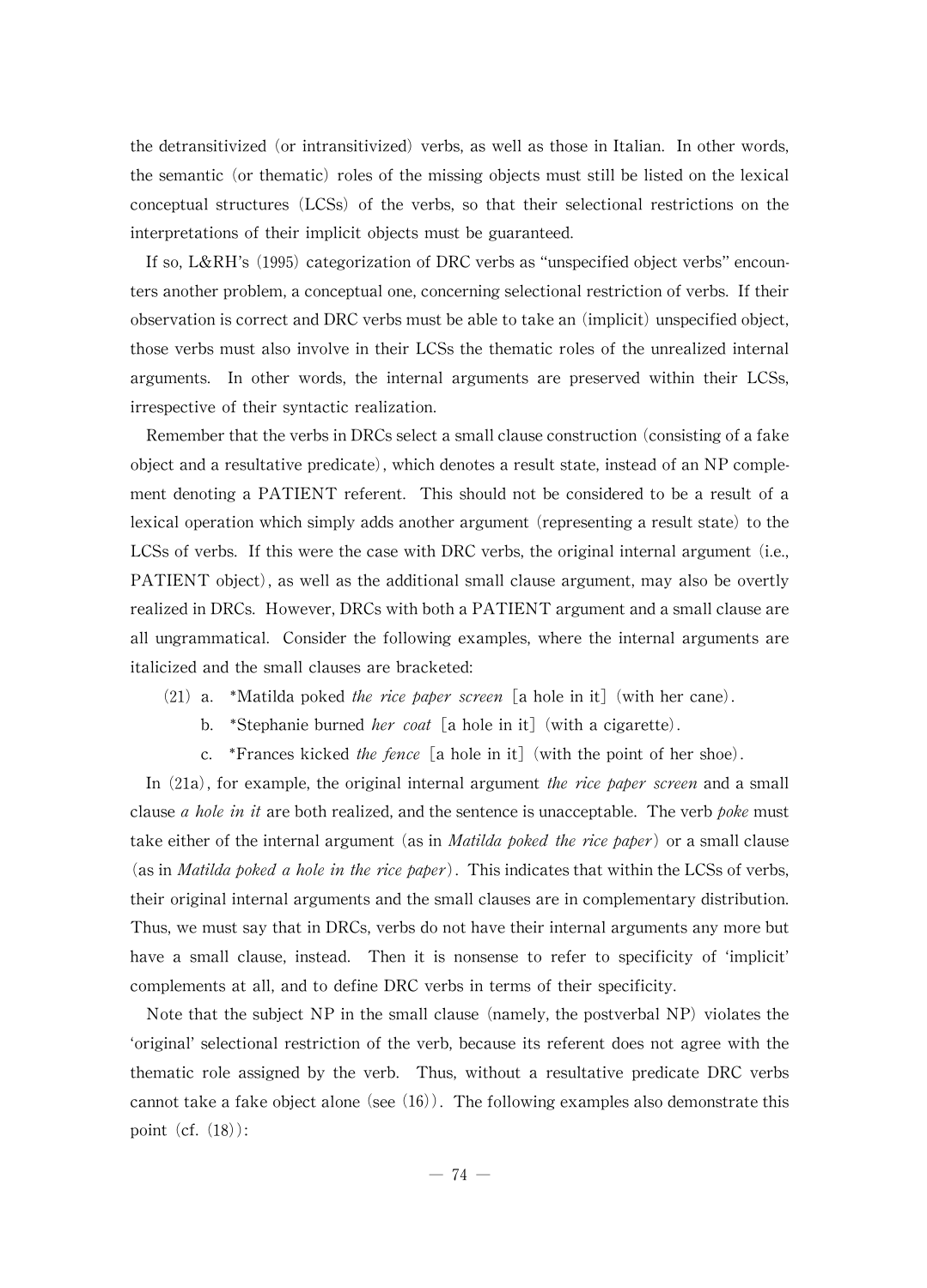- $(22)$  a. But Meckler's style, Jenny thought, would have been to cut a hole  $*(in$  the netting of the lacrosse stick) - and to have left the useless stick in the sleeping Hathaway's hands.
	- b. She grabbed a pack of Marlboros from a table, snapped a lighter, and drew flame  $*(into the cigarette)$ .
	- c. Brinskey shook another cigarette \* (from a pack of Marlboros), looked at it a moment, apparently thought better of it, and returned it to the pack.
	- d. Acid ate holes  $*(in my suit)$ .
	- e. Termites ate holes  $*(in the wood)$ .

Then, it is not possible for a verb to absorb (the thematic role of) its original PATIENT object and take another brand-new RESULTANT object (i.e., a fake object). This means that the DRCs in  $(15)$  and  $(18)$  are not TRCs with RESULTANT objects but DRCs with a small clause.

As long as restrictions on DRCs (or DRC verbs) are discussed only in relation to whether the implicit object interpretations are specified or not, the problem of selectional restriction arises. Rather, it must be better to characterize DRC verbs as having no internal PATIENT argument at all.<sup>17</sup> Though we have assumed that semantic classification of verbs does not change even when they are used in DRCs (see note 7), the problem discussed in this section implies that certain aspects of the semantics of the verbs do change.<sup>18</sup> We have seen in this section that  $L\&RH's$  (1995) notion of "unspecified object" also causes a conceptual problem as well.

#### 4. Concluding Remarks

We have seen in this paper that the generalization of DRC verbs in L&RH  $(1995)$  is not accurate. It says that DRC verbs are characterized as "unspecified object verbs." Empirically, it cannot explain all grammatical and ungrammatical DRCs. In addition, this generalization also gives rise to the conceptual problem of selectional restriction violation.

\* I would like to express my gratitude to Eleanor C. Kelly for suggesting stylistic improvements of an earlier version of this paper. Any remaining error is my own.

# NOTES

1 Along with ʻtransitive'resultativeconstructions,English has resultativeconstructions based on intransitive verbs. Since they involve a verb phrase consisting of an unaccusative or passive verb, resultative constructions of this type are referred to in Levin and Rappaport Hovav (1995) as "resultative constructions with passive and unaccusative verbs,"but will be called in this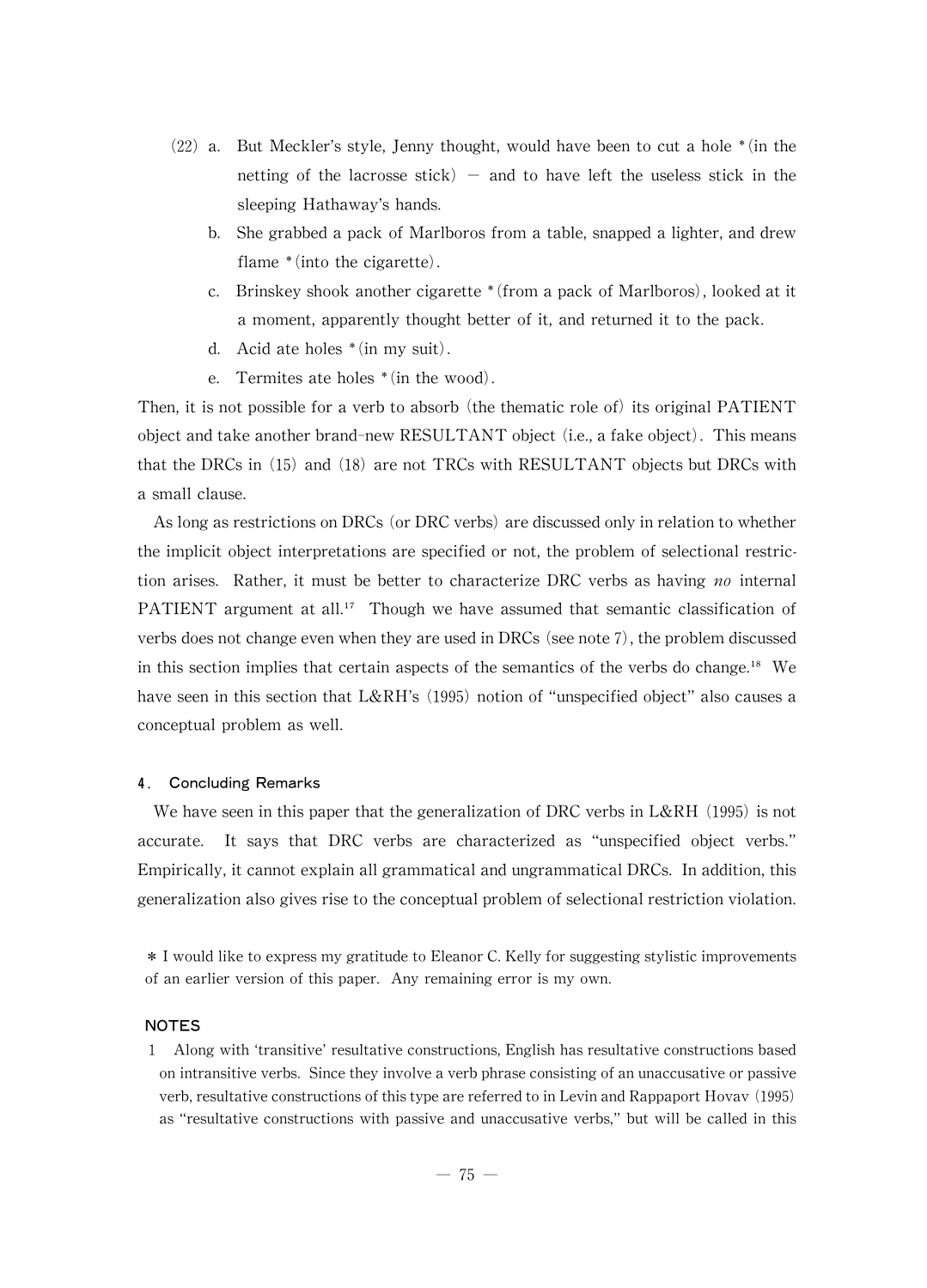paper, for simplicity, intransitive resultative constructions.

- (ⅰ) a. The river froze solid.
	- b. The prisoners froze to death.
	- c. The bottle broke open.
	- d. The gate swung shut.
- 2 Levin and Rappaport Hovav assign thenameʻfakeobject'onlyto theobjectsinthefirst type of URCs (like those in  $(2)$ ). Note, however, that not only the objects in the first subtype of URCs but also those in the other two  $((3)$  and  $(4))$  and those in DRC, to be discussed below  $((5))$ , are not semantically selected by the verbs. In this sense, we may refer to all those objects as ʻfake objects.'
- 3 Levin and Rappaport Hovav also state as follows:
	- $(i)$  "We follow Carrier and Randall (1992, in press) in claiming that nonsubcategorized NPs are found only after verbs that can independently be intransitive (i.e., the verb is unergative or may take an unspecified object)." (L&RH (1995: 39))
- 4 Note that the transitive verbs in these examples may also occur in TRCs. Consider the following example, cited from L&RH (1995: 37), where the postverbal NP all your flesh is not a fake object but a lexically selected one:
	- (ⅰ) "It is the heat,"complained another old auntie. "Cooking all your flesh dry and brittle."  $\begin{bmatrix} A. \text{Tan}, \text{The Joy} \text{Luck Club}, \text{71} \end{bmatrix}$
- 5 Note that PATIENT is the complement of the AFFECT, and "is a participant which undergoes, or at least can undergo, any change in position or quality through direct contact (physical, perceptual, or psychological) with ACTOR or its medium (like INSTRUMENT)." RESULTANT is the complement of the EFFECT, and "is a participant which comes into existence as a consequence of ACTOR's carrying out the action denoted by the verb."
- 6 The former also includes ACT verbs and the latter BE and GO verbs as well. We can put these verb classes aside in this paper, though, because they cannot appear in DRCs.
- We assume that the semantic types of verbs do not change even after they are used in resultative constructions. See, also, the discussion in 3.2.
- 8 In Nogawa (1994), unergative verbs are in general classified into ACT class.
- 9 As for verbs in intransitive resultative constructions  $(cf. \text{ note } 1)$ , they fall into GO type.
- 10 Note that, as we saw in 3.1.1, ACT class verbs may also take unspecified objects (IICs), but they are intransitive verbs in nature. Thus, when they appear in resultative constructions, the construction type is the second one referred to in section 1, namely resultative constructions based on unergative verbs (URCs).
- 11 Three types of transitive resultative constructions (TRCs, URCs and DRCs) allow any verbs to occur in them, except unaccusative verbs: transitive verbs (AFFECT and EFFECT verbs) and unergative verbs (ACT verbs). This indicates that verbs in transitive resultatives must have (potential) case assignability to their objects, whether or not the objects are semantically selected.
- 12 Note also that without the postverbal NPs, these sentences do not receive the intended interpretations in (15):
	- $(i)$  a. \*Matilda poked in her rice paper screen (with her cane).
		- b. \*Stephanie burned in her coat (with a cigarette).
		- c. 웬Frances kicks in the fence (with the point of her shoe).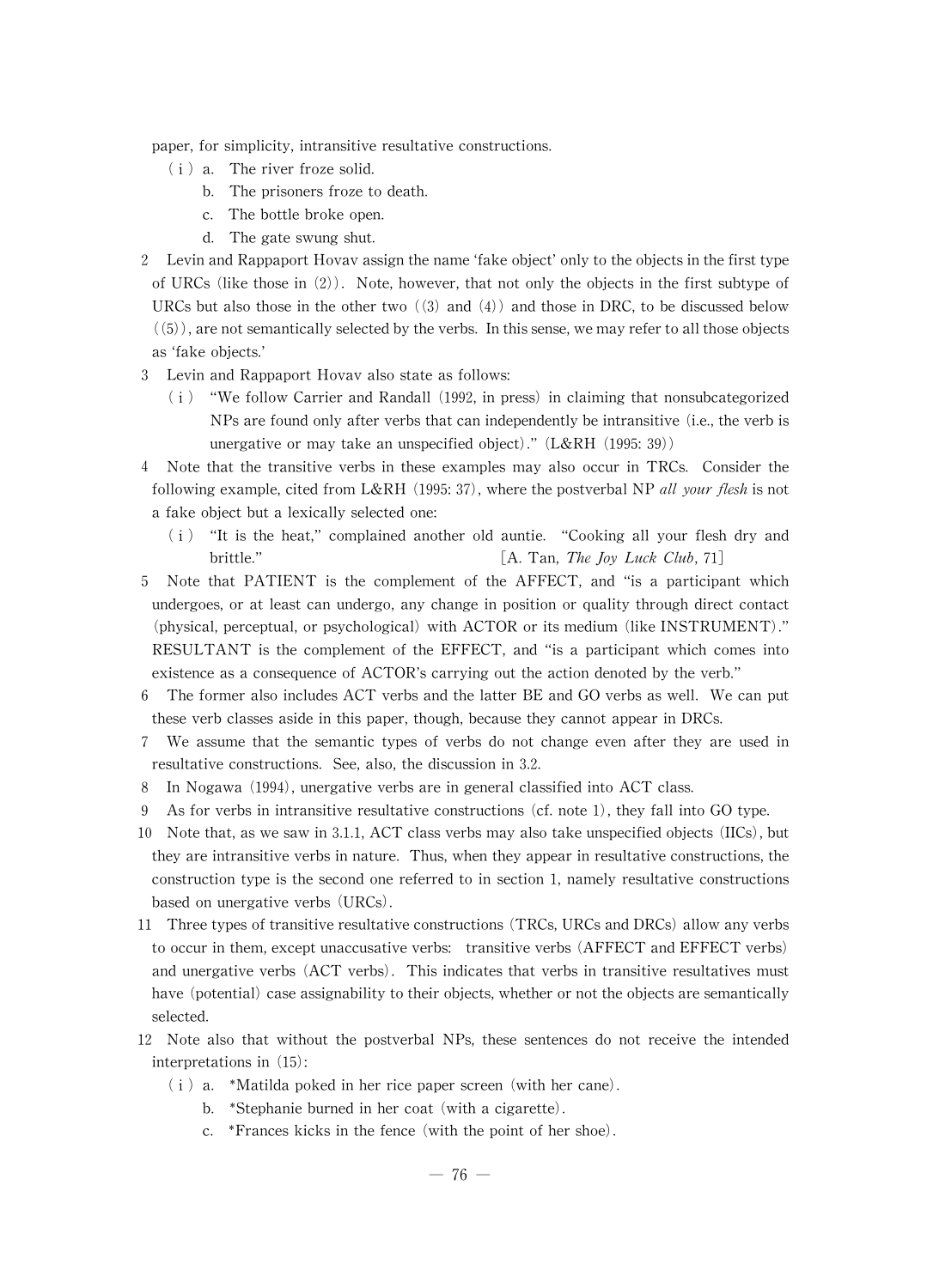- 13 It is interesting to point out that the nullified objects in the examples in  $(15)$  and  $(18)$  are all expressed within the resultative predicates. Moreover, the small clause subjects in these examples can be regarded as resultant entities. The following examples, though different from those in  $(15)$  and  $(18)$  in the second respect, also may be regarded as DRCs with AFFECT verbs  $(the implied PATHENT objects are, again, parenthesized):$ 
	- $(i)$  a. Columbo walked toward the house, slapping ash off his raincoat, then pulling on the knot in his tie. (his raincoat)

[W. Harrington, *Columbo: The Game Show Killer*,  $60$ ]

- b. "Yeah," I mumbled as I rubbed the sleep out of my eyes.  $(my eys)$ [R.K. Siegel, *Whispers: The Voices of Paranoia*, 32]
- c. A guy on his way through this sitting room, on his way to kill people with a knife, stops to clean mud off his shoe?" (his shoe)

[W. Harrington, Columbo: The Helter Skelter Murders, 50]

- d. Victoria Stopped and pressed fingers to her eyes, squeezing out tears. (her eyes) [W. Harrington, Columbo: The Game Show Killer, 77]
- e. He pinched the fire out of his cigar and deposited it in his raincoat pocket. (his cigar)
	- [W. Harrington, *Columbo: The Game Show Killer*, 57]
- f. She shook out a cigarette and dropped the pack into the big pocket on her gray uniform dress. (a pack of cigarettes)

[W. Harrington, *Columbo: The Helter Skelter Murders*, 261]

- 14 With the following examples, Levin (1993: 33) claims that "Despite the lack of overt direct object in the intransitive variant, the verb in this variant [Unspecified Object Alternation] is understood to have as object something that qualifies as a typical object of the verb."
	- (ⅰ) a. Mike ate the cake.
		- b. Mike ate.  $\rightarrow$  Mike ate a meal or something one typically eats.)
- 15 Note that the verb *cook* in (5a) may be classified into either AFFECT or EFFECT class. Thus, the sentence might be a DRC with an EFFECT verb, taking a fake object and a resultative predicate.
- 16 Levin (1993: 38) also claims that the verbs relevant here are involved within those which take affected objects. This means that they correspond to our AFFECT class verbs.
	- (ⅰ) This alternation is restricted to verbs with affected objects. It is found with a more limited set of verbs in Englishthan in Italian: primarily the verbs listed here  $[advise$ verbs and amuse-type psych-verbs]. It is possible that not all the psych-verbs listed above may participate in this alternation. (Levin (1993: 38))
- 17 There remains an issue on where the "unspecified"nature of the absorbed thematic role comes from.
- 18 L&RH (1995) assume that the syntactic aspects of verbs are retained even in resultative constructions. They state as follows:
	- $(i)$  [T]he syntax of the resultative construction based on verbs from these three classes [transitive, unergative, unaccusative verbs] is just the syntax of these types of verbs in isolation (assuming unaccusativity), except for the addition of the resultative phrase. (L&RH (1995:33))

Their statement is based on syntactic observations that postverbal NPs in TRCs and thosein